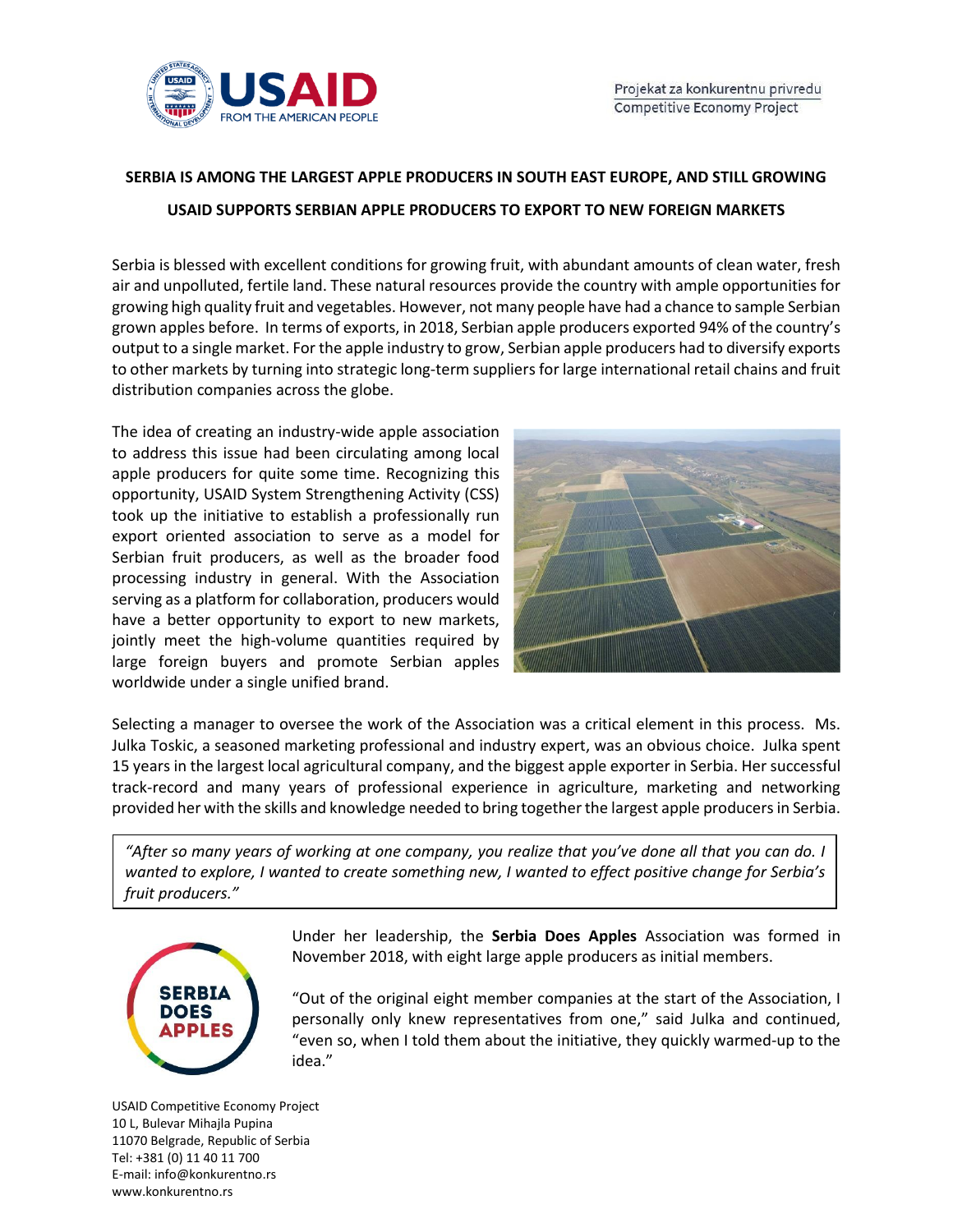

Prior to the formation of the Association, these apple producers perceived one another as competition, but Julka quickly helped them realize the benefits of collaboration. With technical support from USAID, the initiative steadily gained momentum.



Association members received several trainings and seminars on the dynamics of the apple industry in foreign markets, and the expectations and demands of foreign buyers in terms of food quality standards and certifications. The knowledge transferred at the trainings helped apple producers prepare for exporting to new markets.

The first major international showing of the Association was organized at the London Produce Show, held June 6-8, 2018, with active business-tobusiness (B2B) networking meetings between Serbian firms and representatives from leading international retail chains. Leading up to and after the fair, the

Project worked with several industry trade journals, such as Fruit Net, one of the largest global news sites for fresh produce, to publish stories about the Association and Serbian apple producers, as well as other interesting stories related to the potential of Serbia's fruit and vegetable industry. The promotional stories discussed the benefits of sourcing apples from Serbia and presented a positive image of Serbia's fresh produce industry.

The B2B meetings produced many valuable leads, including one with Total Produce, one of the largest distributors of fresh fruit in the world. The Association arranged visits to the on-site operations of selected producers in Serbia, which ultimately resulted in newly forged sales contracts. Additionally, several other top UK distributors also took interest in Serbia's apple producers. After the London Produce Show, the Association facilitated negotiations with these companies to establish new sourcing contracts.

Throughout 2019, the Association continued to facilitate negotiations with other leading EU-based fruit and vegetables (F&V) distributors. With support from the Project to exhibit at Fruit Logistica in 2019, in Germany, and a trade mission organized to Romania in the same year, helped open doors to other large retailers and distributors. Also, in 2019, the Association added three more large apple producers, increasing the total membership to 11 companies.

*"USAID's support was significant. I don't think the Association would be as significant in the industry today without their support. They've contributed to establishing an important industry-wide association and a new Serbia Does Apples brand that's benefited not only apple producers, but the image of the country as a whole. "*

USAID Competitive Economy Project 10 L, Bulevar Mihajla Pupina 11070 Belgrade, Republic of Serbia Tel: +381 (0) 11 40 11 700 E-mail: info@konkurentno.rs www.konkurentno.rs